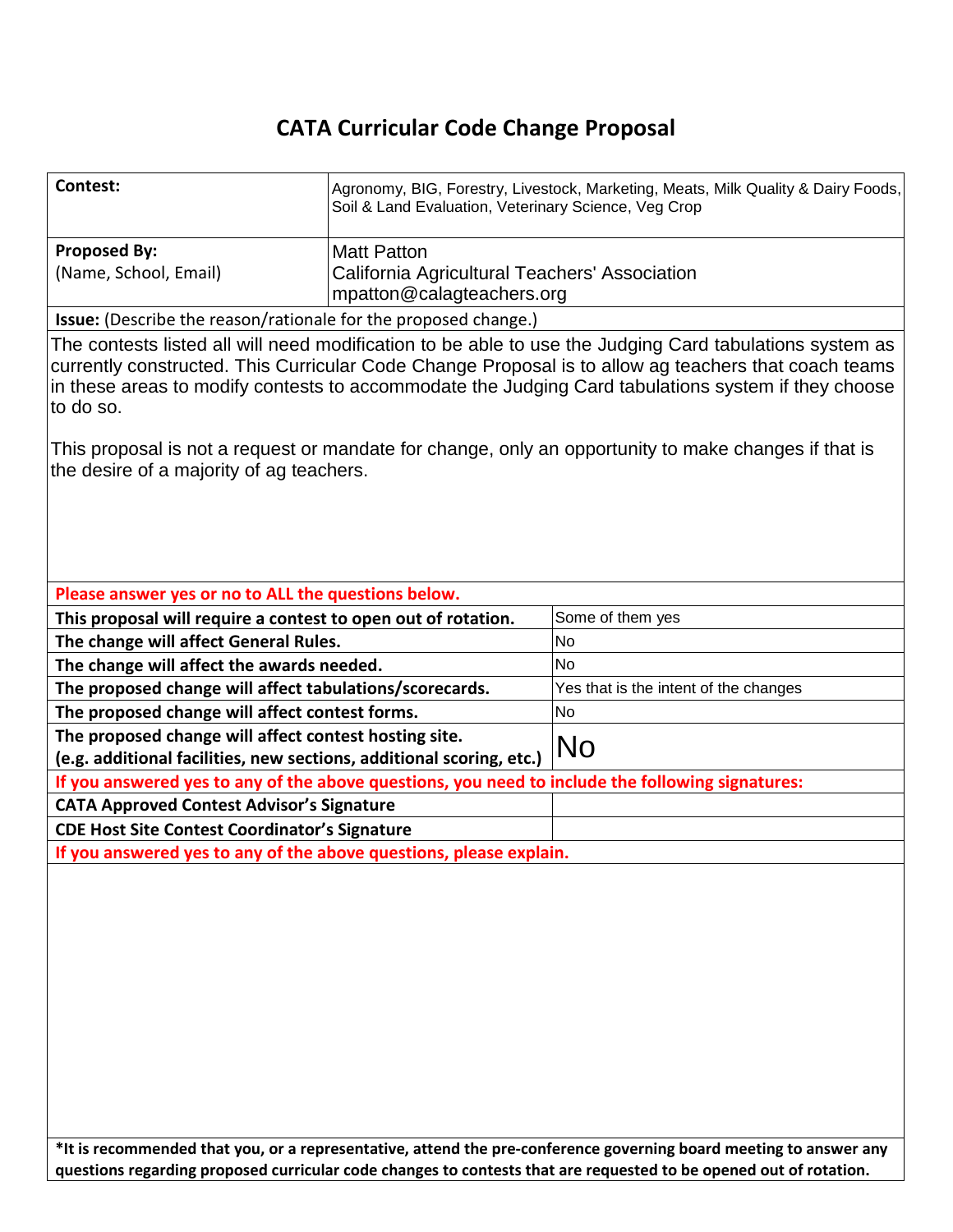**Description:** (Describe what is changing.)

This proposal aims to open Agronomy, BIG, Forestry, Livestock, Marketing, Meats, Milk Quality & Dairy Foods, Soil & Land Evaluation, Veg Crop and Veterinary Science to allow changes to the contests specifically to align with the Judging Card Tabulations System.

This proposal only authorizes changes to curricular code areas that do not allow the use of current Judging Card scorecards for tabulations.

**Proposed CATA Code Change:** (Only include the section that the proposed change pertains to – do not include the entire contest. Reference numbered section. If editing text show new text with old text in parenthesis. For large changes set track changes in the Word document and attach the file, with edits, to this document when submitting.)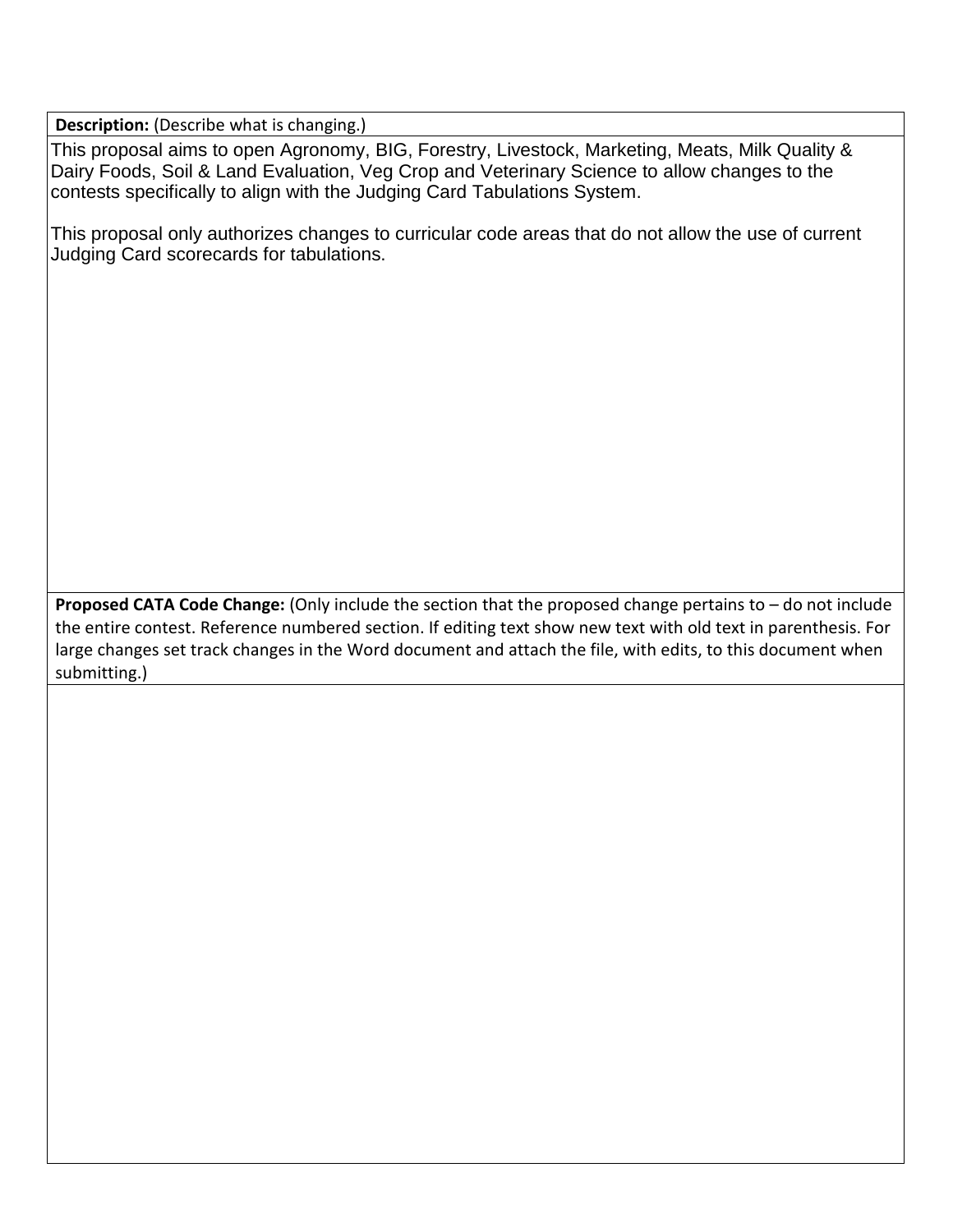# **VEGETABLE CROP JUDGING**

#### **Revised 6/2018**

#### **Purpose and Standards**

The purpose of the Vegetable Crop Judging Contest is to create interest and promote understanding in the vegetable crop industry by providing opportunities for recognition through the demonstration of skills and proficiencies. It is the intention of the contest to provide a venue for students to explore career opportunities, skills and proficiencies in the vegetable crop industry. The emphasis of this contest is to promote critical thinking, evaluation, oral and identification skills.

Foundation Standards: Academics Science, 1.d, 1.l. Communications Written and Oral Conventions Listening and Speaking 1.1, 2.2, 1.8. Ethics and Legal Responsibilities, 8.4. Leadership and Teamwork 9.1, 9.2, 9.3, 9.6.

Plant and Soil Science Pathway Standards: G1.1-1.6, G5.1, G1.2, G7.1, G.10.1-10.3.

#### **Contestants**

Teams shall consist of three or four members. The scores of the three highest team members shall be used for the team score. All team members are eligible for individual awards

#### **Classes**

| <b>Class</b>           | <b>Individual Points Team Points</b> |      |
|------------------------|--------------------------------------|------|
| <b>Judging Class 1</b> | 50                                   | 150  |
| <b>Judging Class 2</b> | 50                                   | 150  |
| <b>Judging Class 3</b> | 50                                   | 150  |
| <b>Judging Class 4</b> | 50                                   | 150  |
| Reasons Class 1        | 50                                   | 150  |
| Reasons Class 2        | 50                                   | 150  |
| Reasons Class 3        | 50                                   | 150  |
| Reasons Class 4        | 50                                   | 150  |
| Identification         | 400                                  | 1200 |
| TOTAL                  | 800                                  | 2400 |

#### **Tiebreaker**

- 1. The team or individual scoring the highest identification(s) will be the winner.
- 2. If a tie still exists, the total reasons score will be used to determine the high individual or team.
- 3. If a tie still exists, the total score of the individual or team will be used to determine the high individual or team.

#### **Sub-contest Awards**

Sub-contest awards will be given for high teams and individuals in the following areas: Identification, Judging, and Reasons. (Reasons are **not included** in judging sub-contest score.)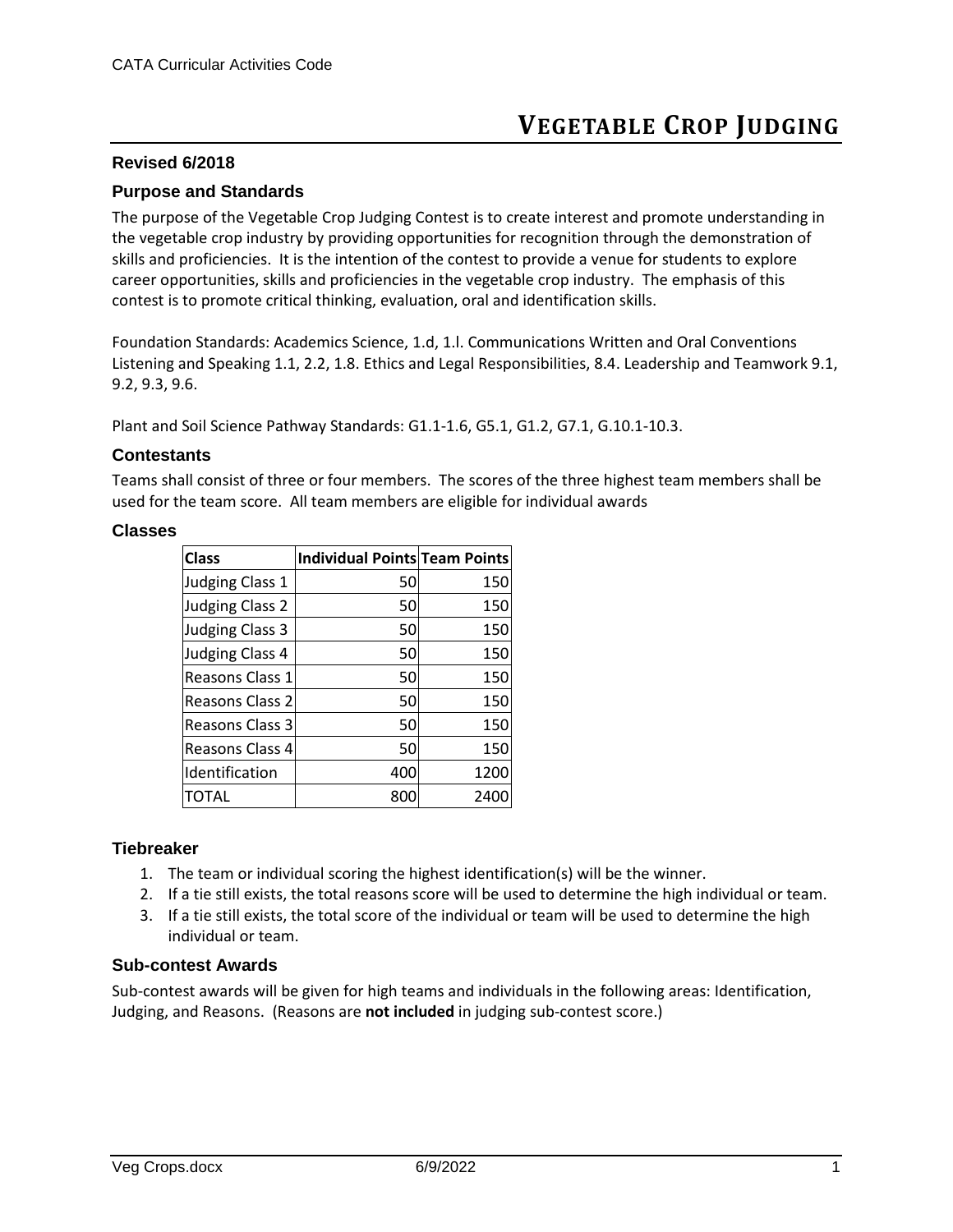# **Rules**

- I. The Vegetable Crop Judging Contest will consist of the following:
	- A. Judging vegetables and giving oral reasons.
	- B. Identification of edible portions of vegetables, vegetable seeds, common weeds, common insects and pests and vegetable plants intended for transplanting.
	- C. Identification of market defects, evidence of diseases and insect or pest damage.
	- D. There are 800 points possible for each contestant.
- II. General Rules
	- A. The individual(s) responsible for the contest has the authority to determine whether an answer given by a student is correct or not, using the current CATA Curricular Code.
	- B. Contestants and coaches are invited to ask questions of judges and inspect the judging samples after the close of the contest.
	- C. The judges will explain the placings at a set time after the close of the contest.
- III. Judging
	- A. Four classes of vegetables will be judged; each class will consist of four plates with each plate containing vegetables according to the following:

## 2 Specimens

Celery Cauliflower Cabbage Lettuce Broccoli (2 bunches)

#### 4 Specimens

Dry Onions Irish Potatoes Tomatoes Peppers

Artichokes Sweet Potatoes or Yams

6 Specimens Squash Table Beets

10 Specimens Carrot

Classes will be made from the following varieties, types or kinds:

| 1 I I<br>μ<br>╌<br>۰ |
|----------------------|
|----------------------|

**Varieties or Types** 

| Artichokes     | Globe Type            |
|----------------|-----------------------|
| Broccoli       | No Variety Specified  |
| Cabbage        | No Variety Specified  |
| Carrot         | <b>Imperator Type</b> |
| Cauliflower    | No Variety Specified  |
| Celery         | Green Type            |
| Dry Onions     | Flat or Globe Type    |
| Irish Potatoes | Russet, White         |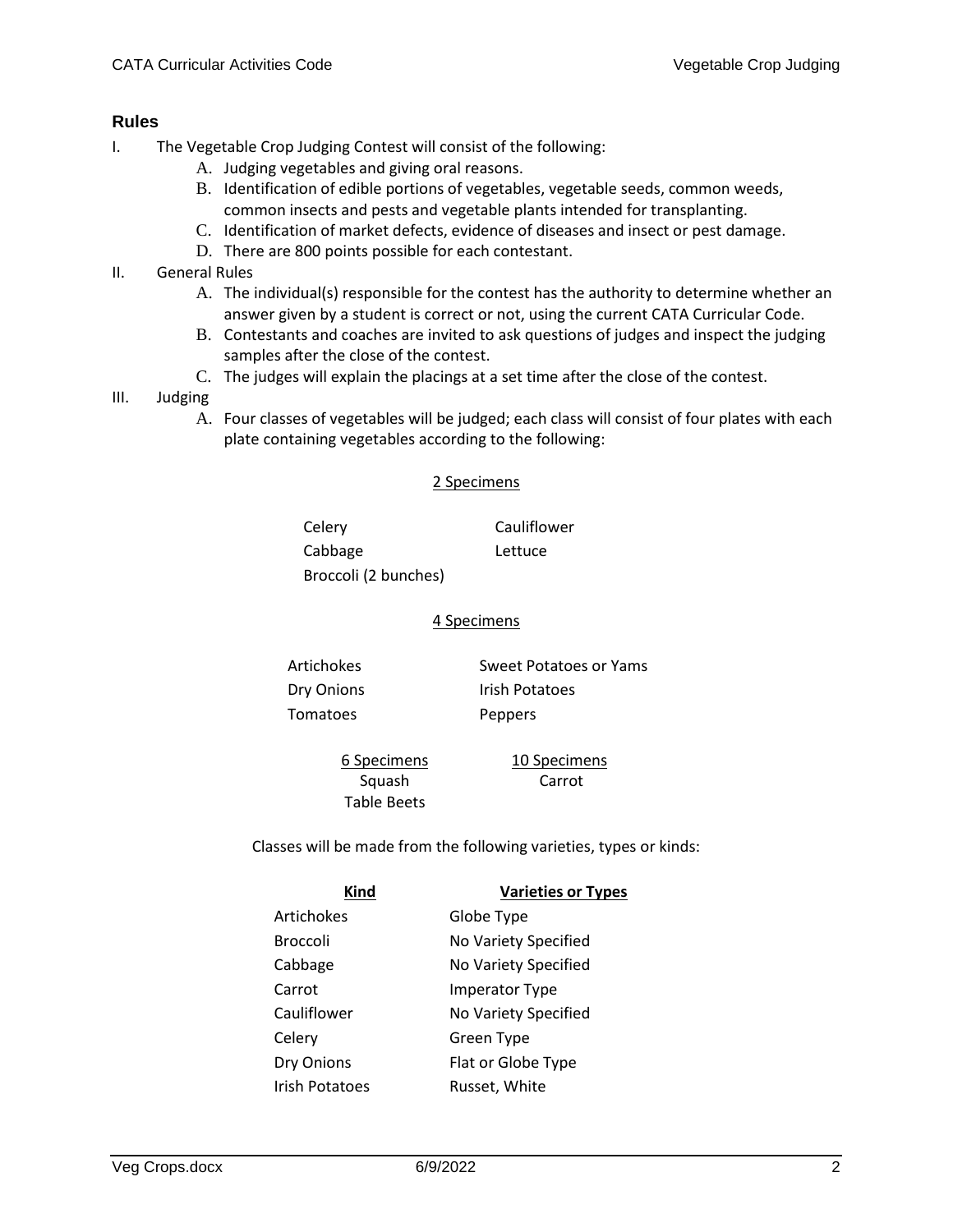| Lettuce               | Iceberg type, Butterhead,<br>Redleaf, Greenleaf, and<br>Romaine |
|-----------------------|-----------------------------------------------------------------|
| Pepper                | Bell type, Jalapeño, Poblano                                    |
| Squash                | Zucchini, White Scallop                                         |
| <b>Sweet Potatoes</b> | No Variety Specified                                            |
| <b>Table Beets</b>    | No Variety Specified                                            |
| Tomatoes              | Large Slicing Market, Roma                                      |

- B. Instructions To Contestants -- Rules for Judging
	- 1. The name of the vegetable will be specified by the host institution.
	- 2. The vegetables will be judged on the basis of quality which will bring the best financial return on the retail market.
	- 3. Placings will be submitted on cards supplied to the contestant. Comparative reasons will be given on all classes without notes. (Notes may be used in the preparation of reasons).
	- 4. No contestant will be allowed to touch any vegetable on the judging plates. The judges will place the vegetables in a position so that all qualities and conditions can be seen without turning them over.
	- 5. Twelve (12) minutes will be allowed to judge each of the four classes; two (2) minutes will be allowed for each set of reasons; reasons will be given on each of the four classes.
	- 6. Fifty (50) points will be allowed on each class correctly placed; up to fifty (50) additional points will be allowed for each set of reasons.
	- 7. The total points possible for each contestant in the judging portion of the contest is 400.
- IV. IDENTIFICATION (Five points each) (Some modification or accommodation needs to be made in the IDENTIFICATION section of the Vegetable Crops curricular code to allow the use of the judging card tabulations system).
	- A. Up to eEighty (80) specimens will be selected from the identification list. Specimens will be either vegetable (edible portion), vegetable seeds, weeds common to vegetable crop fields, insects and pests common to vegetable crops, market defects, evidences of diseases and insect or pest damage and vegetable plants intended for transplanting.
	- B. Instructions to Contestants
		- 1. Contestants are not allowed to carry into the contest notes or any materials which may aid the contestant. No identification answer sheets or material indicating answers may leave the identification room. Contestants found in violation of this rule will be immediately disqualified.
		- 2. Contestants are not to take portions of the identification samples nor are they allowed to touch the samples in any way. Contestants found in violation of this rule will be immediately disqualified.
		- 3. Common names as given on the attached list will be used in identifying specimens.
		- 4. Five (5) points will be allowed for each specimen properly identified with a possible total of 400 points for each contestant.
		- 5. Only the entire name of the specimen, as listed in the Curricular Code, will be scored as correct. Ditto marks shall not be used.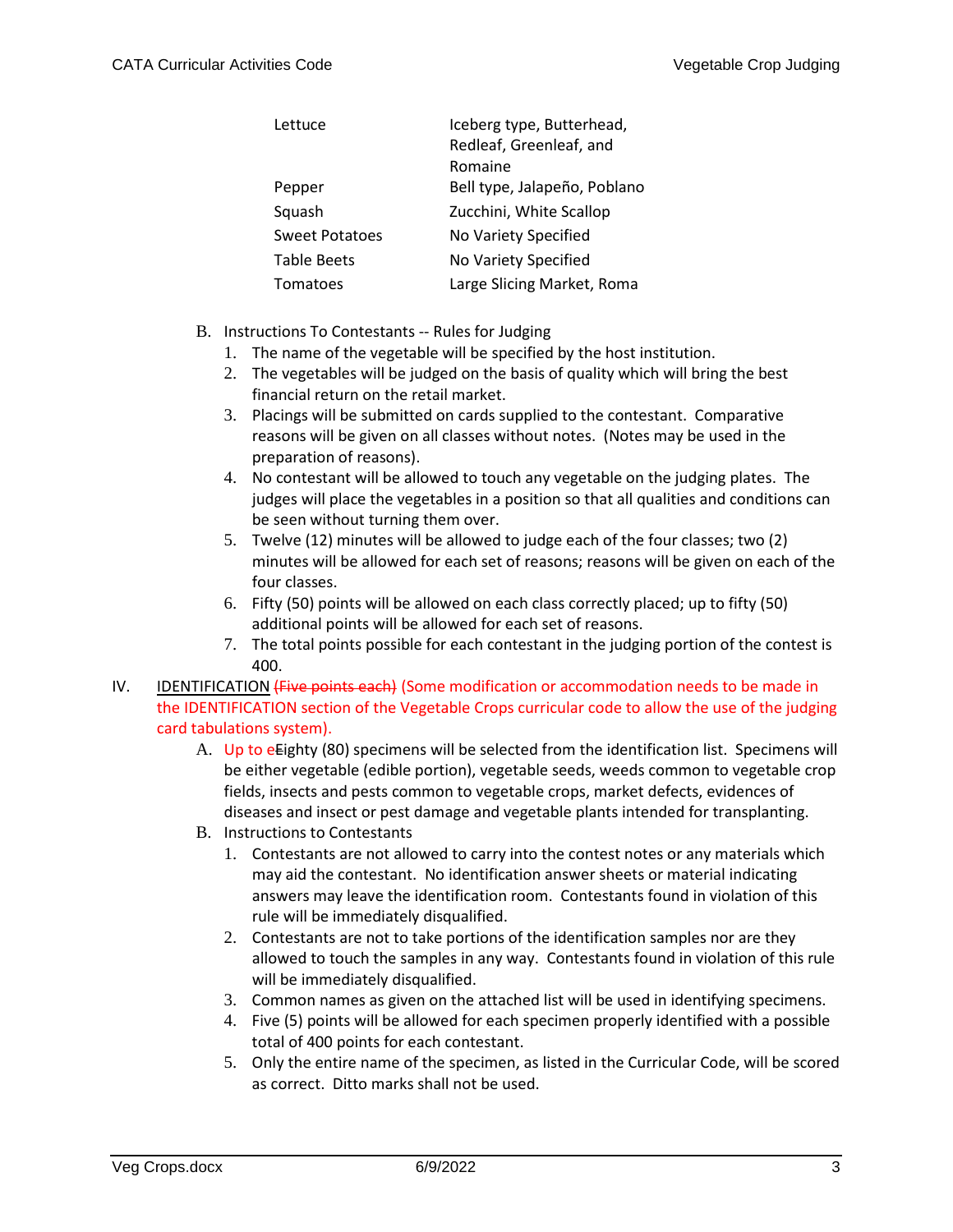|    | Examples: 1. Yellow wax pepper | - correct                                                  |
|----|--------------------------------|------------------------------------------------------------|
|    | Yellow pepper                  | - minus 5 points                                           |
|    | Wax pepper                     | - minus 5 points                                           |
| 2. | Snap bean seed                 | - correct                                                  |
|    | Snap bean                      | - minus 5 points (when it is the seed<br>being identified) |
|    | Snap seed                      | - minus 5 points                                           |

6. One point will be deducted for each correct answer which is misspelled. Hyphens when included in an answer will not be counted wrong unless a hyphen is a specific part of the spelling of a crop name or is required, as in the disease, pest and marketing defect section of the contest (see below). An answer that is one word and should be two words (or vice versa) is considered a misspelling. The ñ in Jalapeño pepper must be present.

|  | Examples: 1. Greenleaf lettuce |
|--|--------------------------------|
|  | Green leaf lettuce             |
|  | 2. Water cress                 |
|  | Watercress                     |

- 3. Jalapeño pepper Jalapeno pepper
- 4. Edible-pod pea Edible pod pea
- correct
- minus 1 point
- correct
- minus 1 point
- correct
- minus 1 point
- correct
- minus 1 point
- 7. Misuse of capitalization or plurals will not be counted as a misspelled word.
- 8. In the Evidence of Disease, Insect or Pest Damage, and Market Defect sections: the vegetable and the diseases, damage or defect must be identified. Use names of vegetables as given in the Identification of Edible Portion of Vegetables section. In identifying diseases, damage or defect, list as per the following examples:
	- i. Tipburn Romaine lettuce
	- ii. Overmaturity Zucchini squash
	- iii. Edible Portion Sprouting Russet potato

|  | Examples: 1. Bolting - Celery<br>Celery - Bolting<br>Bolting, Celery<br><b>Bolting</b> | correct<br>- minus 5 points (defect must be listed<br>- first)<br>- minus 1 point (no hyphen)<br>minus 5 points (identification of edible<br>portion not listed) |
|--|----------------------------------------------------------------------------------------|------------------------------------------------------------------------------------------------------------------------------------------------------------------|
|  | 2. Mildew – Green Cabbage<br>Mildew - Cabbage                                          | correct<br>minus 5 points (cabbage is not name give<br>in the Edible Portion of Vegetables<br>Section                                                            |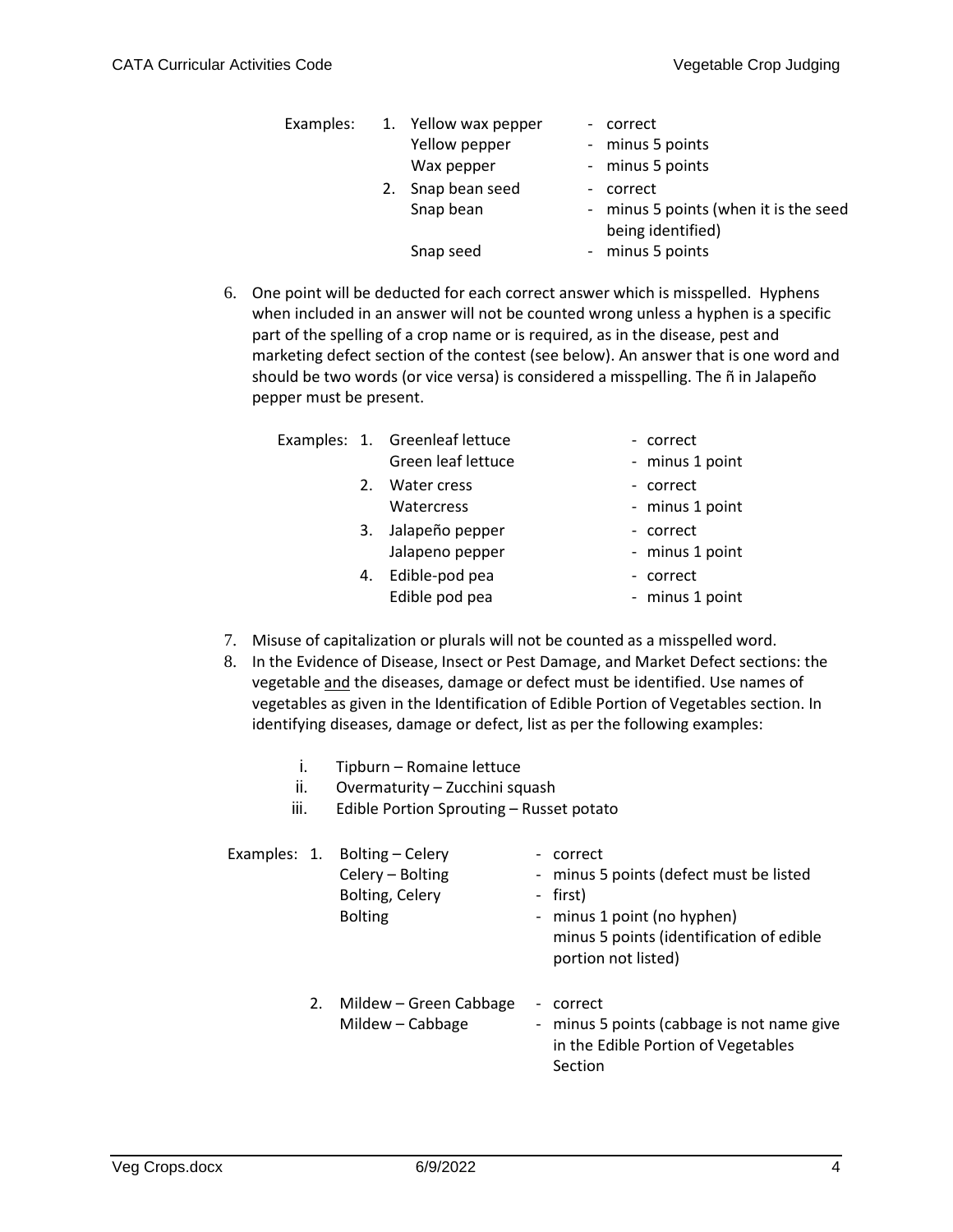- 9. Fifty (50) minutes will be allowed for the identification portion of the contest.
- 10. Either the common name or the synonym(s) will be accepted.
- C. Instructions to Judges:
	- 1. Specimens for identification must be of sufficient size and maturity to show identifiable characteristics.
	- 2. As part of the 80 identification specimens a maximum of 40 edible portion (including miscellaneous produce) shall be included. The remaining specimens shall come from vegetable seeds,weeds common to vegetable crop fields, insects and pests common to vegetable crops, market defects, evidences of diseases and insect or pest damage and vegetable plants intended for transplanting.
	- 3. Identification specimens are to be mixed and not separated into sections.
	- 4. Edible portions must be present with all specimens in the Disease, Insect or Pest Damage, and Market Defect section.
	- 5. Judges will indicate the specimens which should be identified for diseases, insect or pest damage, and market defect. The judge will indicate specifically which one of the above should be identified by means of an arrow, yarn and pin, or some easily detected method.
	- 6. The judges will identify the specimens at a set time after the close of the contest.
	- 7. Growers' Weed Identification Handbook, UC Cooperative Extension will be used to determine the correct spelling of all weed identification.
- V. Suggested References:
	- Growers' Weed Identification Handbook UC Cooperative Extension
	- Pierce, L. 1987. Vegetables: Characteristics, production and marketing. John Wiley and Sons, New York
	- Whitson, T., L. Burrill, S. Dewey, D. Cudney, B. Nelson, R. Lee and R. Parker. 1991 Weeds of the west. Western Society of Weed Science

# **Identification of Edible Portion of Vegetables**

Buckweat Family **(Polygonaceae)** Rhubarb

Cotton Family **(Malvaceae)** Okra

Ginger Family **(Zingerberaceae)** Ginger

Goosefoot Family **(Chenopodiaceae)** Spinach Swiss chard Table beet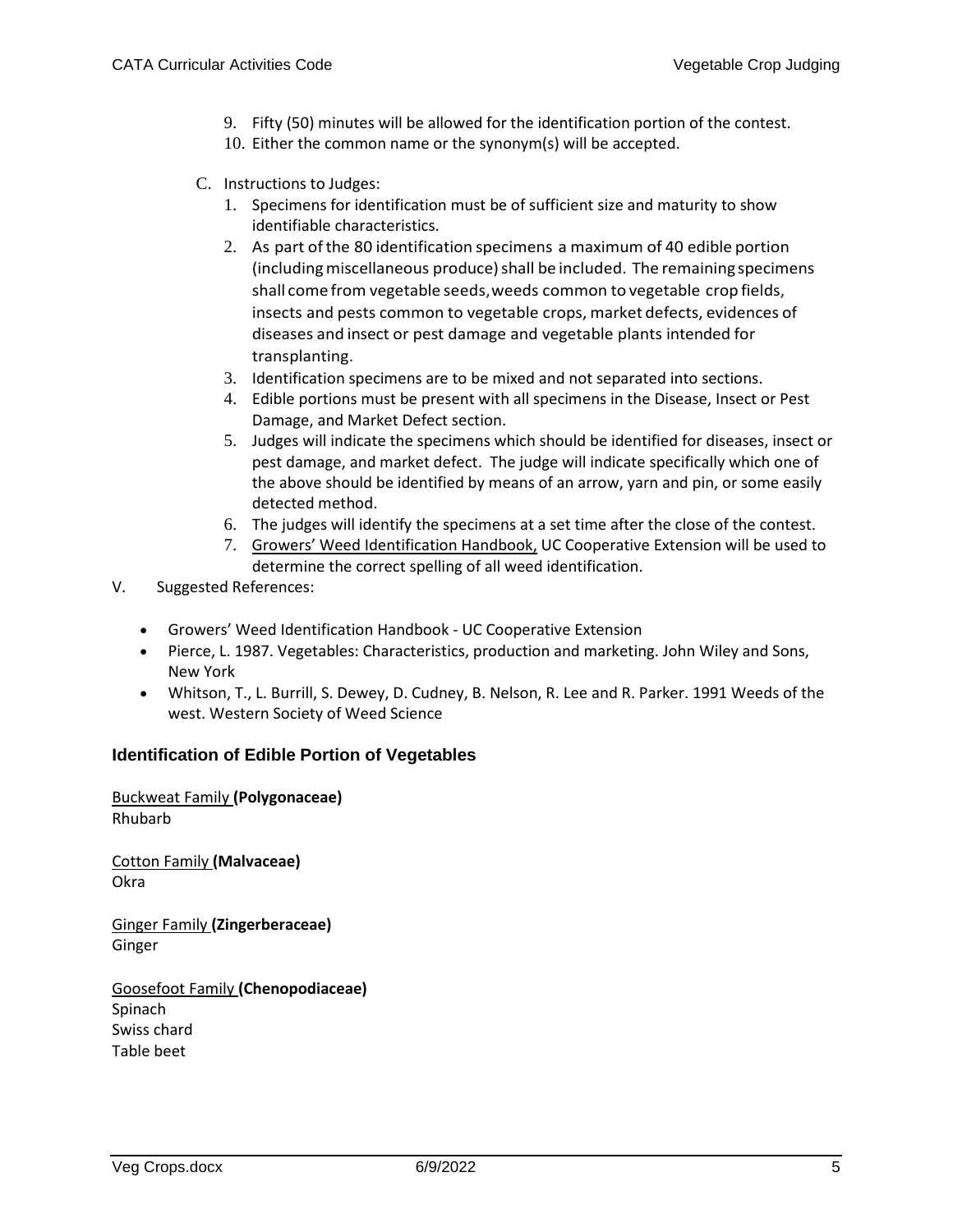#### Gourd Family **(Cucurbitaceae)**

Acorn squash Banana squash Butternut squash Cantaloupe Chayote Cucumber Delicate squash Honeydew Pumpkin Spaghetti squash Watermelon White scallop squash Yellow crookneck squash Yellow straightneck squash Zucchini squash

## Grass Family **(Gaminaceae)** Sweet Corn

Lily Family **(Liliaceae)** Asparagus

## Morning Glory Family **(Convolvulaceae)** Moist flesh sweet potato (syn. Yam) Dry flesh sweet potato

#### Mustard Family **(Brassicaceae)**

Arugula Bok Choy (syn. Pak Choy) Broccoli Brussels sprout Cauliflower Chinese cabbage (syn. Napa cabbage) Collard greens Curly leaved kale Daikon Green cabbage Horseradish Kohlrabi Leaf mustard Plain leaved kale Radish Rapini broccoli (Broccoli rabe) Red cabbage Rutabaga Turnip **Watercress**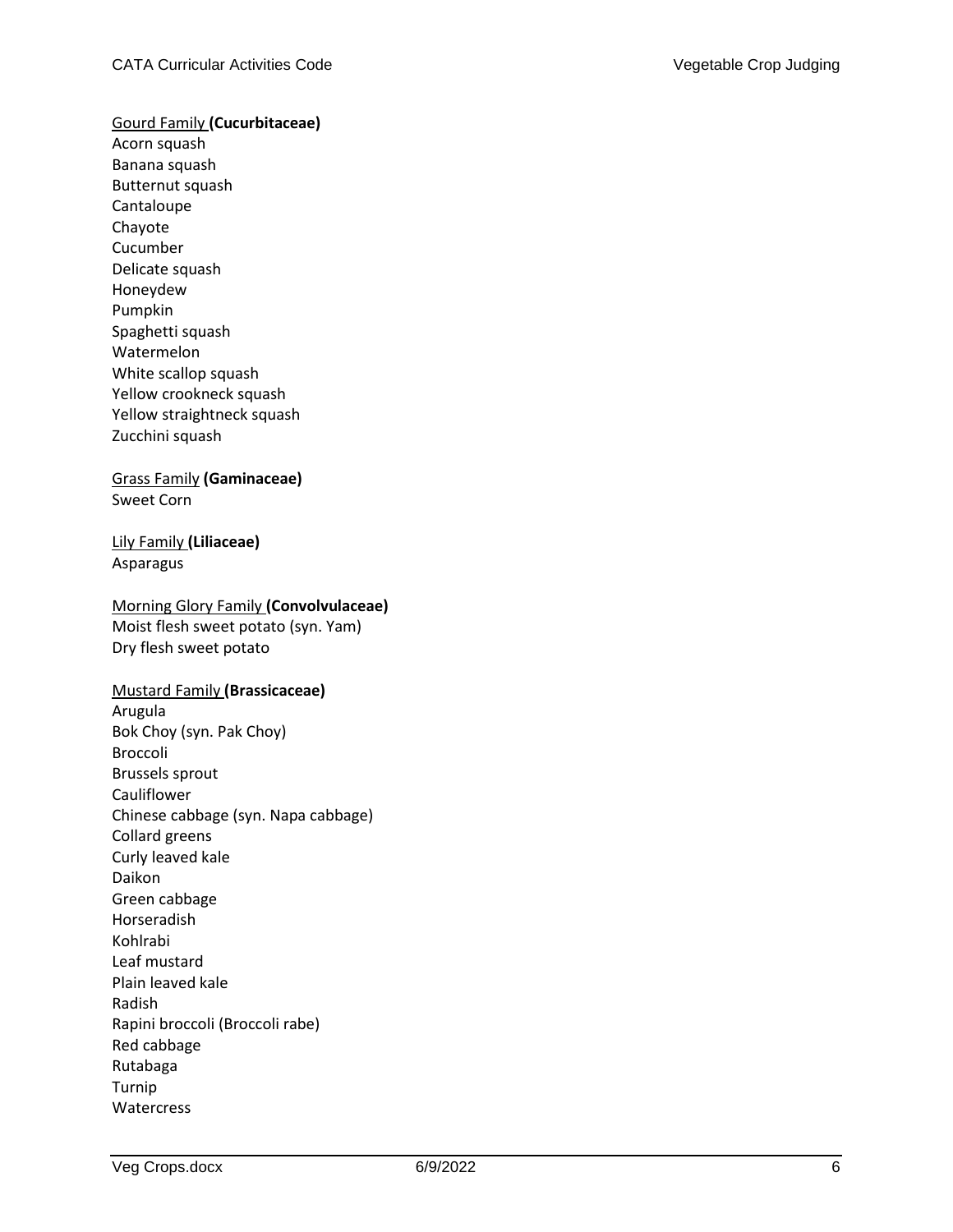# Onion Family **(Alliaceae)**

Chive Garlic Green bunching onion (syn. Scallion) Leek Red onion Shallot White onion Yellow onion

#### Parsley Family **(Apiaceae)**

Carrot Celeriac **Celery** Cilantro (syn. Coriander; Chinese parsley) Parsley Parsnip

## Pea Family **(Fabaceae)**

Jicama Lima bean Snap bean Snow pea (Syn: Edible-podded pea) Soybean Sugar snap pea

# Potato Family **(Solanaceae)**

Anaheim pepper Bell pepper Blue potato (blue skin; blue/white flesh) Cayenne pepper Cherry tomato Eggplant Fingerling potato Habanero pepper Jalapeño pepper Poblano pepper Red potato Roma tomato Russet potato Tomato Tomatillo White potato Yellow wax pepper

# Sunflower Family **(Asteraceae)** Artichoke Butterhead lettuce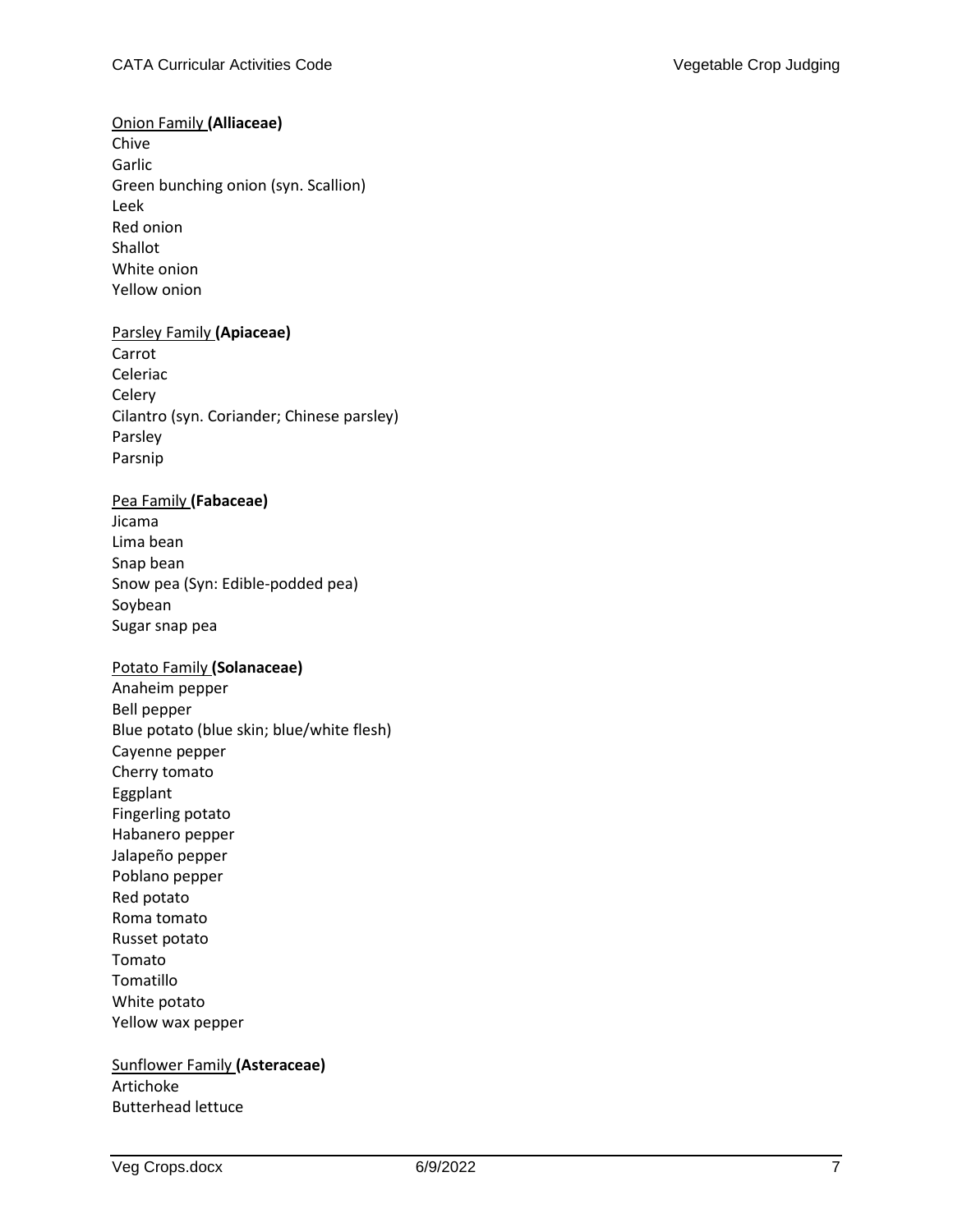Endive Belgian endive Escarole Greenleaf lettuce Iceberg lettuce Radicchio Redleaf lettuce Romaine lettuce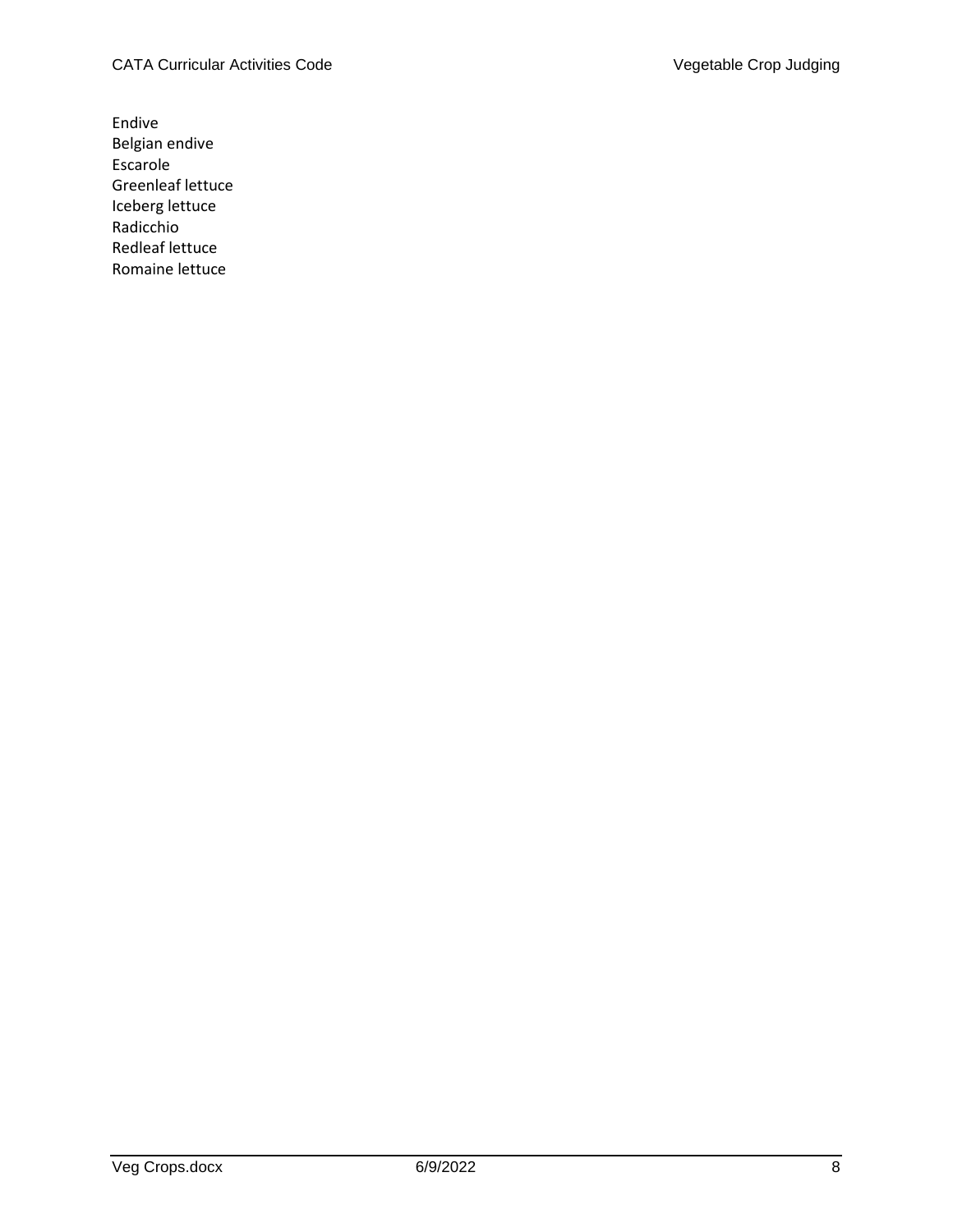# **Miscellaneous Produce Identification**

|                 | All items must be placed in a fresh state, not dried or in spice form. |
|-----------------|------------------------------------------------------------------------|
| Basil           | Portabella mushroom                                                    |
| Button mushroom | Rosemary                                                               |
| Dill            | Sage                                                                   |
| Fennel          | Shitake mushroom                                                       |
| Mint            | Tarragon                                                               |
| Oregano         | Thyme                                                                  |

# **Vegetable Seed Identification**

| Artichoke seed     | Parsley seed    |
|--------------------|-----------------|
| Asparagus seed     | Parsnip seed    |
| Banana squash seed | Pea seed        |
| Carrot seed        | Pepper seed     |
| Celery seed        | Radish seed     |
| Coated seed        | Snap bean seed  |
| Cole crop seed     | Spinach seed    |
| Cucumber seed      | Table beet seed |
| Lettuce seed       | Tomato seed     |
| Onion seed         | Zucchini seed   |

# **Vegetable Crop Weeds Identification**

| <b>Common Name</b>      | <b>Botanical Name</b>             |
|-------------------------|-----------------------------------|
| Annual bluegrass        | Poa annua                         |
| Annual sowthistle       | Sonchus oleracus                  |
| <b>Barnyardgrass</b>    | Echinochloa crusgalli             |
| Bermudagrass            | Cynodon dactylon                  |
| <b>Black mustard</b>    | Brassica nigra                    |
| <b>Black nightshade</b> | Solanum nigrum                    |
| <b>Bristly oxtongue</b> | Picris echioides                  |
| Burning nettle          | Urtica urens                      |
| California burclover    | Medicago polymorpha               |
| Chickweed               | Stellaria media                   |
| Cocklebur               | Xanthium strumarium var.canadense |
| Common groundsel        | Senecio vulgaris                  |
| Common knotweed         | Polygonum aviculare               |
| Common purslane         | Portulaca oleracea                |
| Common sunflower        | <b>Helianthus annuus</b>          |
| Curly dock              | Rumex crispus                     |
| Fiddleneck              | Amsinckia spp.                    |
| Field bindweed          | Convolvulus arvensis              |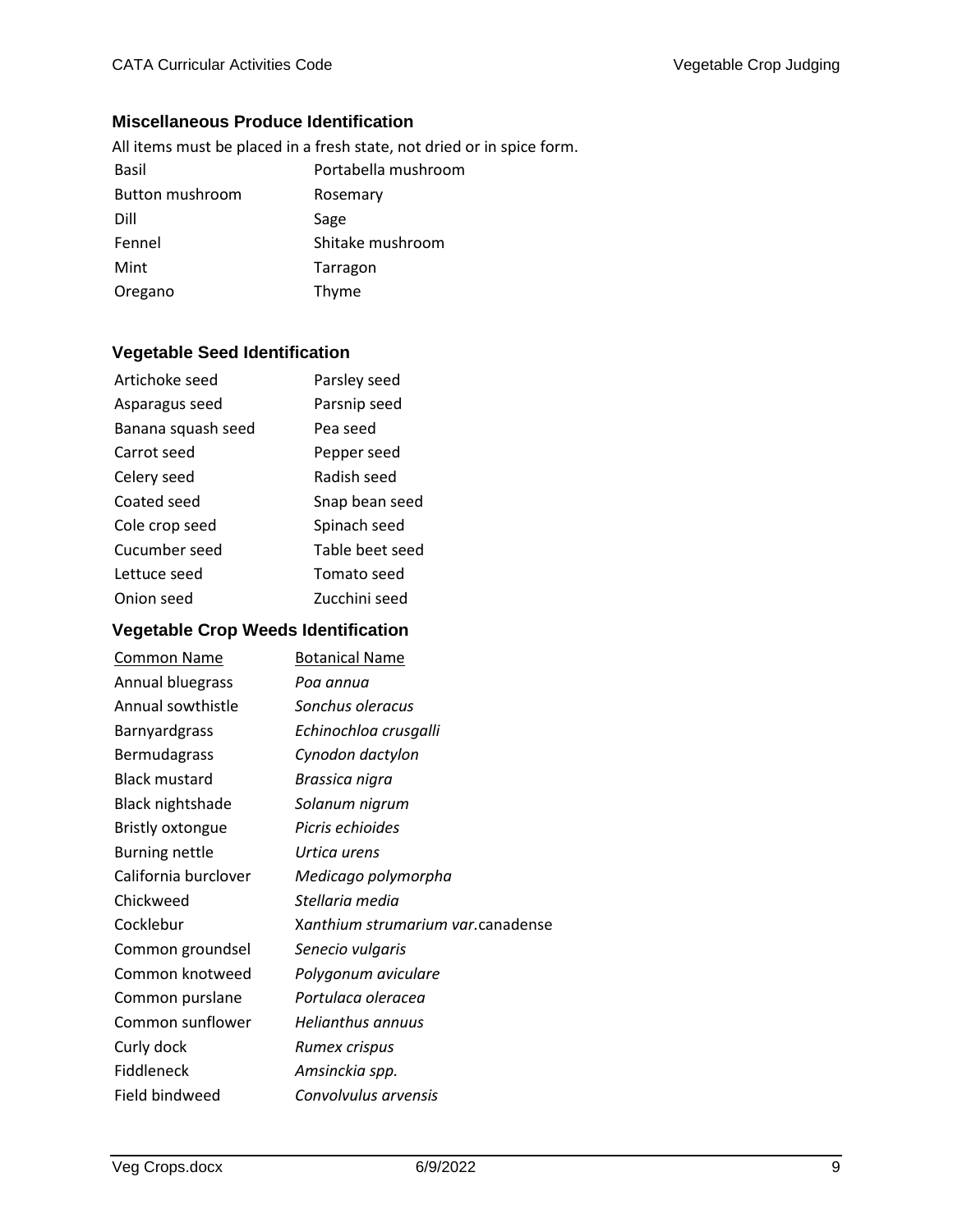| <b>Common Name</b> | <b>Botanical Name</b>   |
|--------------------|-------------------------|
| Filaree            | Erodium sp.             |
| Foxtail barley     | Hordeum jubatum         |
| Johnsongrass       | Sorghum halapense       |
| Large crabgrass    | Digitaria sanguinalis   |
| London rocket      | Sisymbrium irio         |
| Lambsquarter       | Chenopodium album       |
| Malva              | Malva spp.              |
| Miner's lettuce    | Claytonia perfoliata    |
| <b>Nutgrass</b>    | Cyperus spp.            |
| Pigweed            | Amaranthus retroflexus  |
| Pineappleweed      | Chamomilla suaveolens   |
| Prickly lettuce    | Lactuca serriola        |
| Puncture vine      | Tribulus terrestris     |
| Russian thistle    | Salsola australis       |
| Scarlet pimpernel  | Anagallis arvensis      |
| Shepherds purse    | Capsella bursa-pastoris |
| Wild radish        | Raphanus sativus        |
| Yellow mustard     | Brassica campestris     |

# Evidence of Disease, Insect Damage and Market Defects (See I.D. Section)

## Aphid

Specify Vegetable by name given in Identification Section Edible Portion of Vegetables section

# Bacterial Spot Tomato Pepper

**Bolting** Cabbage Carrot Cauliflower Celery Lettuce Onion

# Edible Portion Sprouting Carrot Dry flesh sweet potato Moist flesh sweet potato (syn. Yam) Onion Russet potato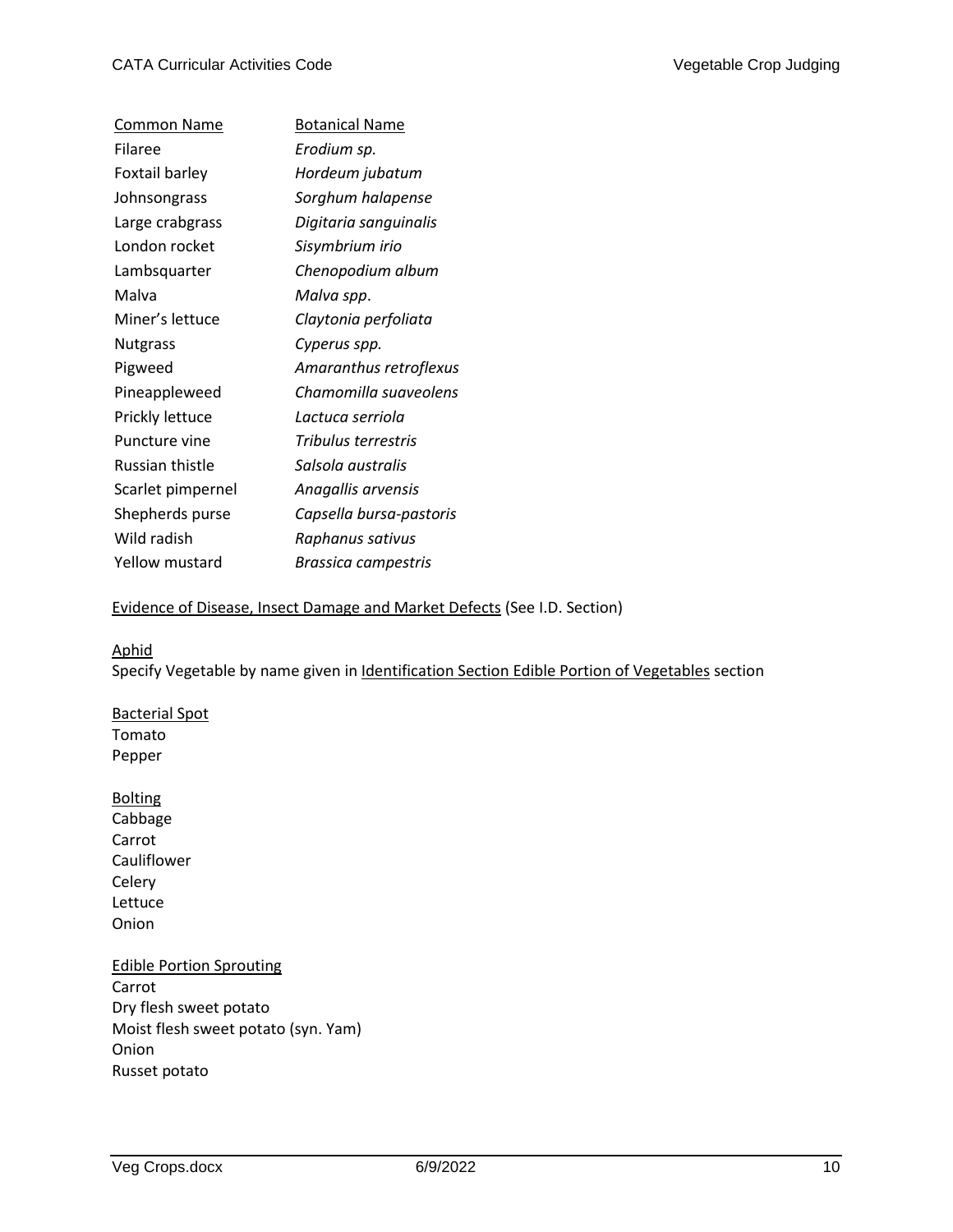#### Mildew

Specify Vegetable by name given in the Identification of Edible Portion of Vegetable section.

Mosaic

Specify Vegetable by name given in the Identification of Edible Portion of Vegetables section.

**Overmaturity** Specify Vegetable name given in the Identification of Edible Portion of Vegetables section.

Rhizoctonia Potato

**Scab** Carrot Russet potato

**Sclerotinia** Lettuce Broccoli Cabbage Cauliflower Brussels sprouts

Smut Sweet corn

Soft Rot Celery Carrot Dry flesh sweet potato Moist flesh sweet potato (syn. Yam) Russet potato Tomato

**Tipburn** Lettuce

Veining Dry flesh sweet potato Moist flesh sweet potato (syn. Yam)

# **Plants Intended for Transplanting**

| Artichoke transplant                 | Iceberg lettuce transplant |
|--------------------------------------|----------------------------|
| <b>Butterhead Lettuce transplant</b> | Kale transplant            |
| Broccoli transplant                  | Onion transplant           |
| Cauliflower transplant               | Parsley transplant         |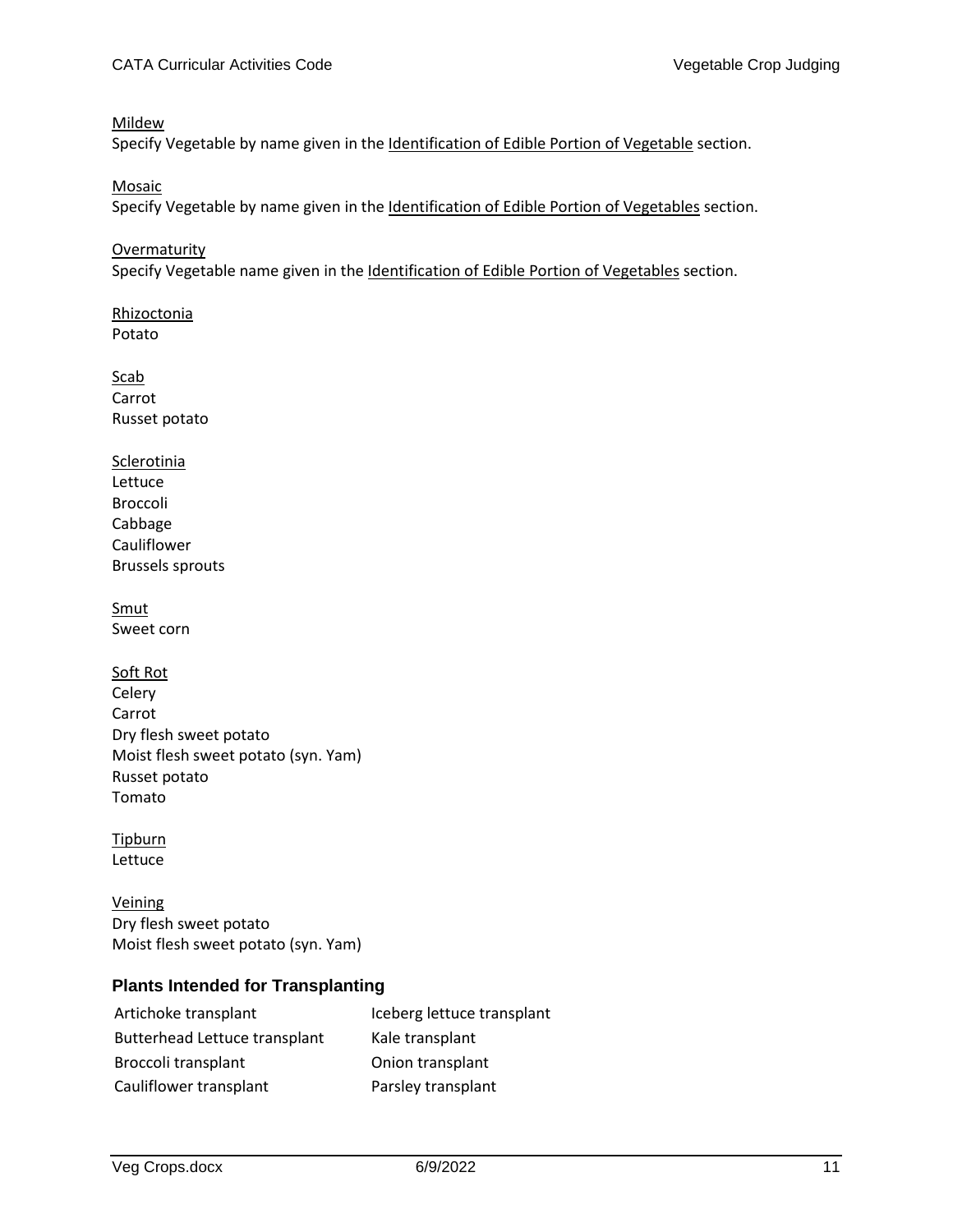| Celery transplant            | Pepper transplant          |
|------------------------------|----------------------------|
| Cilantro transplant          | Redleaf lettuce transplant |
| Cucumber transplant          | Romaine lettuce transplant |
| Eggplant transplant          | Squash transplant          |
| Greenleaf lettuce transplant | Tomato transplant          |

# **Vegetable Crop Insect and Pest Identification**

| <b>Common Name</b>              | <b>Scientific Name</b>     |  |
|---------------------------------|----------------------------|--|
| Aphid                           | Aphididae (family)         |  |
| Cabbage looper                  | Trichoplusia ni            |  |
| Click beetle                    | Elateridae (family)        |  |
| Corn earworm                    | Helicoverpa zea            |  |
| Cutworm                         | None specific              |  |
| Darkling beetle                 | Blapstinus spp.            |  |
| Earwig                          | None specific              |  |
| Garden symphylan                | Scutegerella immaculata    |  |
| Grasshopper                     | Acrididae (family)         |  |
| Harlequin bug                   | Murgantia histrionica      |  |
| Japanese beetle                 | Polillia japonica          |  |
| Leafhopper                      | Cicadellidae (family)      |  |
| Leafminer                       | Liriomyza spp.             |  |
| Lygus bug                       | Lygus spp.                 |  |
| Nematode*                       | None specific              |  |
| Slug                            | None specific              |  |
| Snail                           | None specific              |  |
| Soil grub                       | Melolonthinae phyllophaga  |  |
| Squash bug                      | Anasa tristis              |  |
| Thrip                           | None specific              |  |
| Western spotted cucumber beetle | Diabrotica undecimpunctata |  |
| Western striped cucumber beetle | Acalymma trivittata        |  |
| Western yellowstriped armyworm  | Spodoptera praefica        |  |
| Whitefly                        | Aleyrodidae (family)       |  |
| Wireworm larvae                 | Elateridae (family)        |  |

\*\*Sample of Nematode damage can be used to identify Nematode.